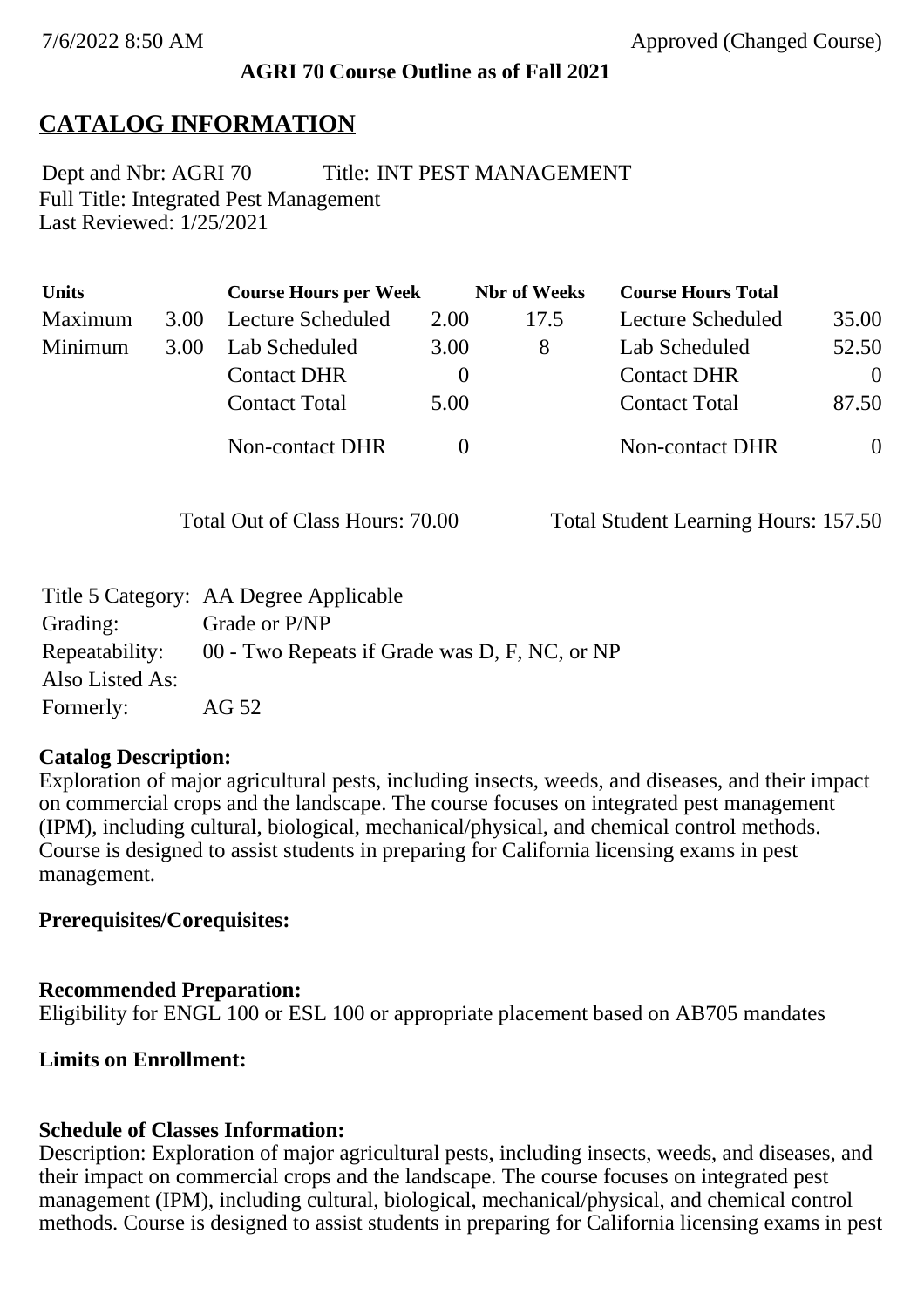management. (Grade or P/NP) Prerequisites/Corequisites: Recommended: Eligibility for ENGL 100 or ESL 100 or appropriate placement based on AB705 mandates Limits on Enrollment: Transfer Credit: CSU; Repeatability: Two Repeats if Grade was D, F, NC, or NP

# **ARTICULATION, MAJOR, and CERTIFICATION INFORMATION:**

| <b>AS Degree:</b><br><b>CSU GE:</b> | Area<br><b>Transfer Area</b> |            | Effective:<br>Effective: | Inactive:<br>Inactive: |           |
|-------------------------------------|------------------------------|------------|--------------------------|------------------------|-----------|
| IGETC:                              | <b>Transfer Area</b>         |            |                          | Effective:             | Inactive: |
| <b>CSU Transfer: Transferable</b>   |                              | Effective: | <b>Fall 1981</b>         | Inactive:              |           |
| <b>UC</b> Transfer:                 |                              | Effective: |                          | Inactive:              |           |

**CID:**

**Certificate/Major Applicable:** 

[Both Certificate and Major Applicable](SR_ClassCheck.aspx?CourseKey=AGRI70)

# **COURSE CONTENT**

#### **Student Learning Outcomes:**

Upon completion of the course, students will be able to:

- 1. Outline the knowledge expectations mandated by California Department of Pesticide Regulation in order to pass pest management licensing exams.
- 2. Identify regionally significant plant and insect pest organisms.
- 3. Design an integrated pest management plan.

### **Objectives:**

Students will be able to:

- 1. Identify ecological principles as they relate to the principles and concepts of integrated pest management.
- 2. Classify pests into the major taxonomic groups significant to crops and landscape.
- 3. Identify the major types of agricultural and landscape pests.
- 4. Detect and analyze pest infestation damage caused by insects, weeds, diseases, and other common pests.

5. Observe and identify significant anatomical features of pests using microscopes, hand lenses, or other diagnostic equipment.

6. Monitor pests in agricultural and landscape settings and produce a log of pest activity and population levels.

7. Describe the basic methods of biological, cultural, mechanical/physical, and chemical pest control.

8. Develop an integrated pest management strategy for a specific crop or landscape site.

9. Compare the classifications and formulations of pesticides and their use in a pest control environment.

10. Outline the basic laws and regulations governing the use of pesticides.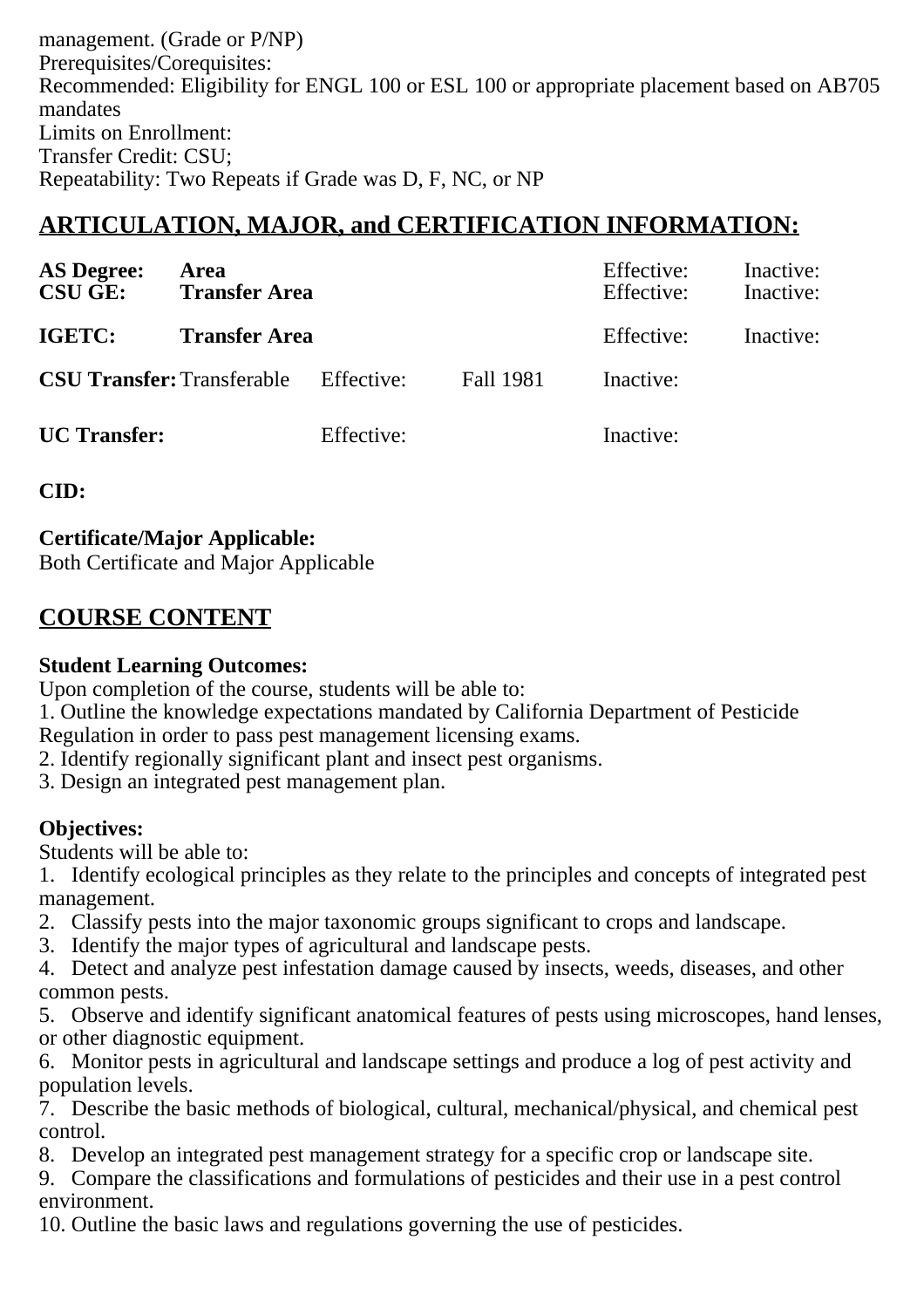11. Describe how to prepare pesticides/spray equipment safely and accurately, and (using mock products) demonstrate the correct application of these materials.

12. List methods for responding to accidents and environmental hazards involving pest control materials.

### **Topics and Scope:**

- I. Introduction to Pest Management and the IPM Concept
- II. Ecological Principles Related to IPM Concept
- III. Pest ID/Classification
	- A. Arthropods
	- B. Mollusks
	- C. Nematodes
	- D. Vertebrates
	- E. Weeds
	- F. Pathogens (disease causing agents)
		- 1. bacteria
		- 2. fungi
		- 3. viruses
	- G. Abiotic disorders
- IV. Monitoring Procedures
- V. Management Methods of IPM Programs
	- A. Biological
	- B. Cultural
	- C. Mechanical/Physical
	- D. Chemical
- VI. Pesticide Use
	- A. Laws and regulations
	- B. Pesticide label and signal words
	- C. Personal protective equipment and safety procedures
	- D. Calibration of equipment
- VII. Health and Environmental Concerns
	- A. Pesticide emergencies
	- B. Minimizing environmental risks

Concepts presented in lecture are applied and practiced in lab.

### **Assignment:**

Lecture Assignments:

- 1. Weekly reading (20-30 pages)
- 2. Three trade article reviews (1-2 pages)

3. One written report (3- 5 pages) on integrated pest management (IPM) plan for a particular crop or pest/disease

4. One formal presentation on integrated pest management (IPM) plan for a particular crop or pest/disease (15 minutes)

5. Quizzes, mid-terms, and final exam

Lab Related Assignments:

- 1. Weekly lab reports
- 2. Insect ID collection
- 3. Weed ID collection